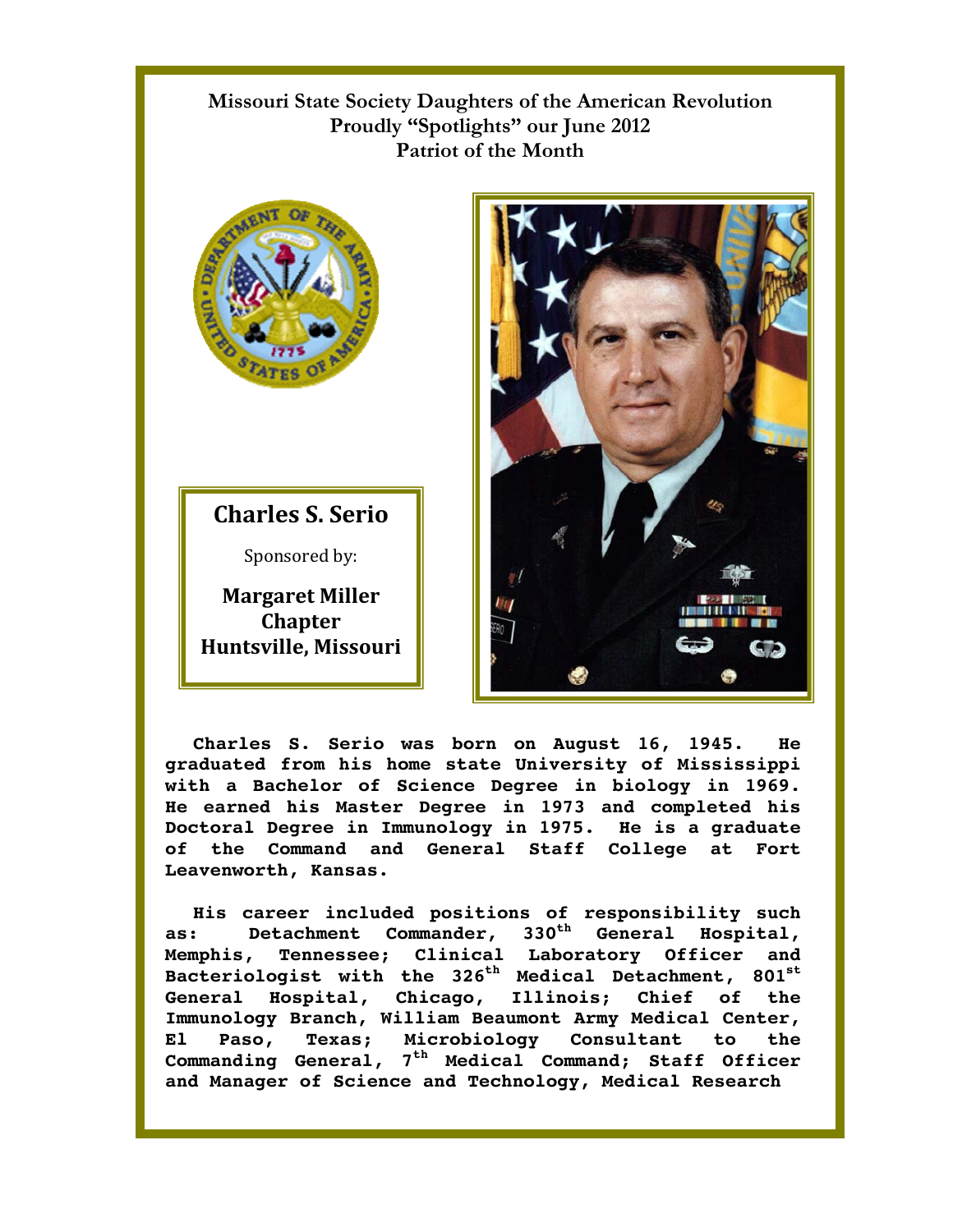**and Material Command, Fort Detrick Maryland; and Associate Professor, Department of Chemistry, United States Military Academy, West Point, New York.** 

**In 1997, Colonel Serio served as the 4th Brigade Commander at the United States Uniformed Health Services (USUHS). As Brigade Commander, he was recognized as the senior officer of the University with responsibility for command of over 1,000 members of the USUHS, representing the United States Army, Navy, Air Force, and Public Health service. He became an invaluable asset as a role model, teacher and mentor to over 1,500 uniformed medical, nursing, and graduate students. He provided lectures to the USUHS medical and nursing students in pathophysiology, immunology, biological warfare, and military leadership. He created a recognized Brigade command structure and curriculum in support of the USUHS mission, implemented military unique and significant programs and internationally recognized field training exercises, annually coordinated the graduation ceremonies, and monitored the USUHS strategic goal on military leadership development.** 

**His longstanding role as a soldier, scientist, educator, and leader in both undergraduate and graduate education has supported and ensured medical readiness during more than one global conflict. Colonel Serio's influence and leadership have greatly assisted the future patients and command officers who will be served by the USUHS graduates.** 

**Among his numerous awards are:** 

- **Defense Superior Service Medal**
- **Meritorious Service Medal w/3 oak leaf clusters**
- **Joint Service Achievement Medal**
- **Army Achievement Medal**
- **Joint Meritorious Unit Award**
- **Army Unit Award**
- **National Defense Service Award**
- **Global War on Terrorism Service Medal**
- **Airborne Badge**
- **Air Assault Badge**
- **Expert Field Medical Badge**
- **German Troop Proficiency Duty (Gold) Badge**